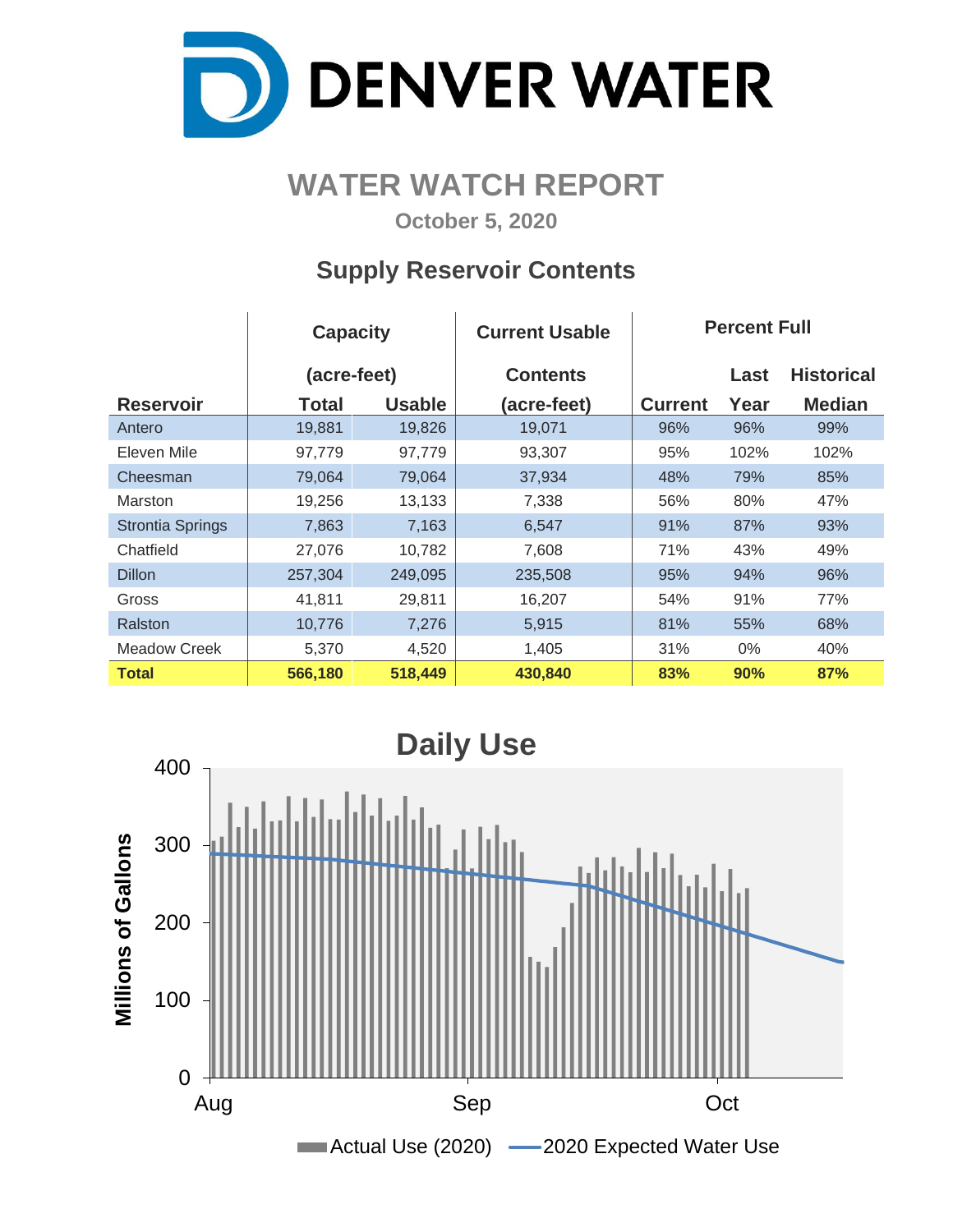

### **Supply Reservoir Contents**

Note: Denver Water forecasts seasonal reservoir storage contents under dry future weather, normal future weather and wet future weather scenarios.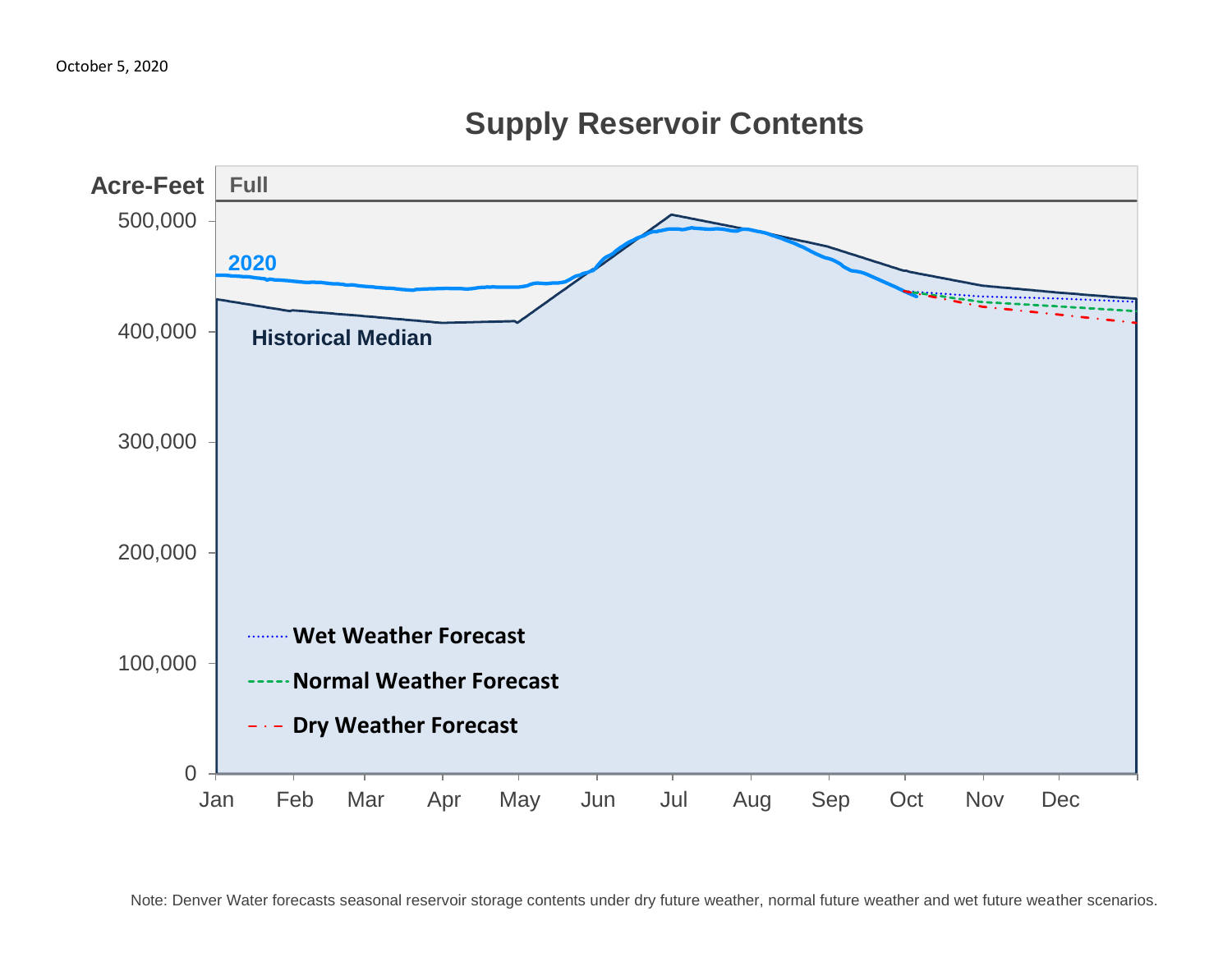

# **October Precipitation**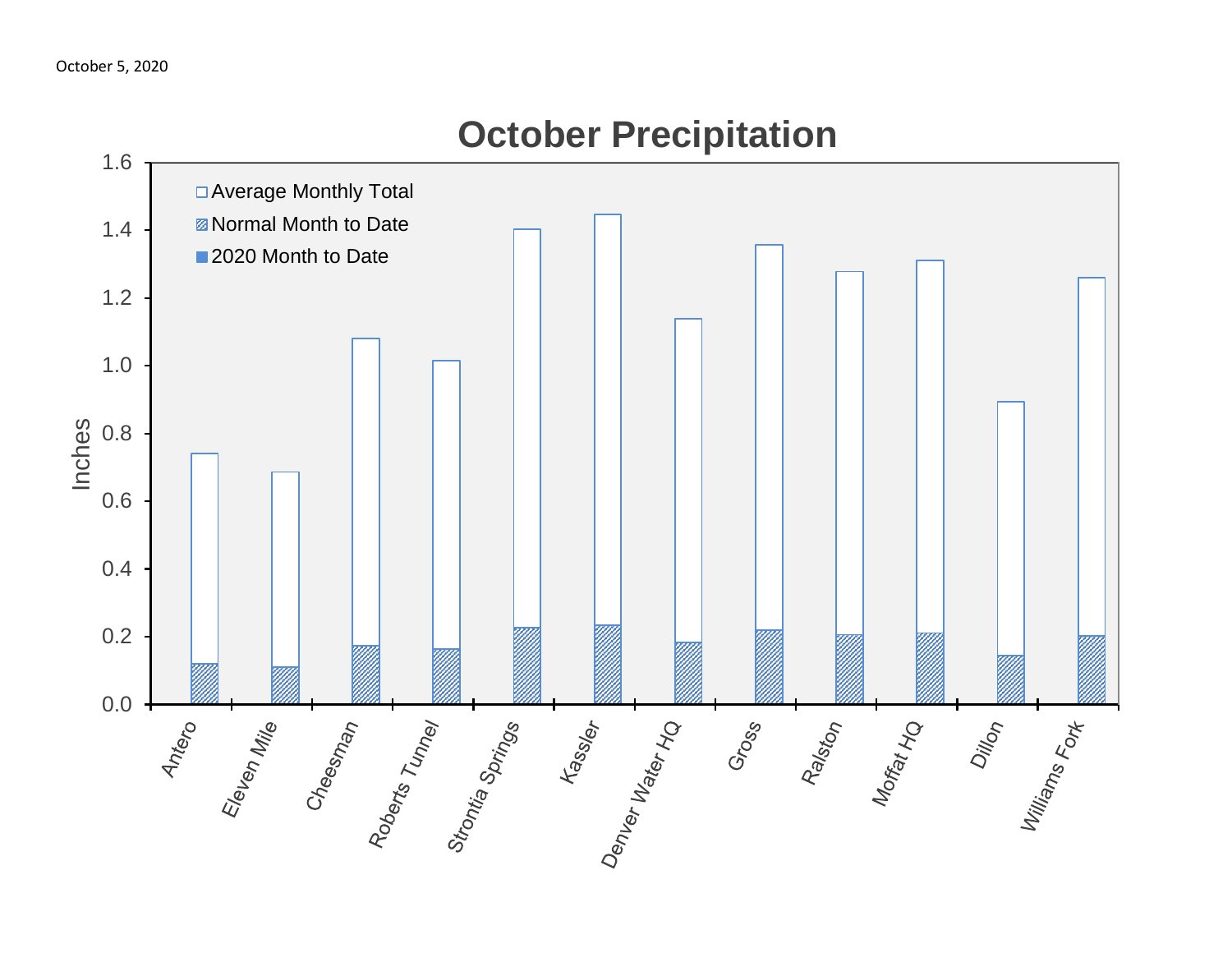



 **Cumulative Precipitation: South Platte River Watershed**

Data are from the 7 SNOTEL stations above Denver Water's Upper Colorado diversion facilities.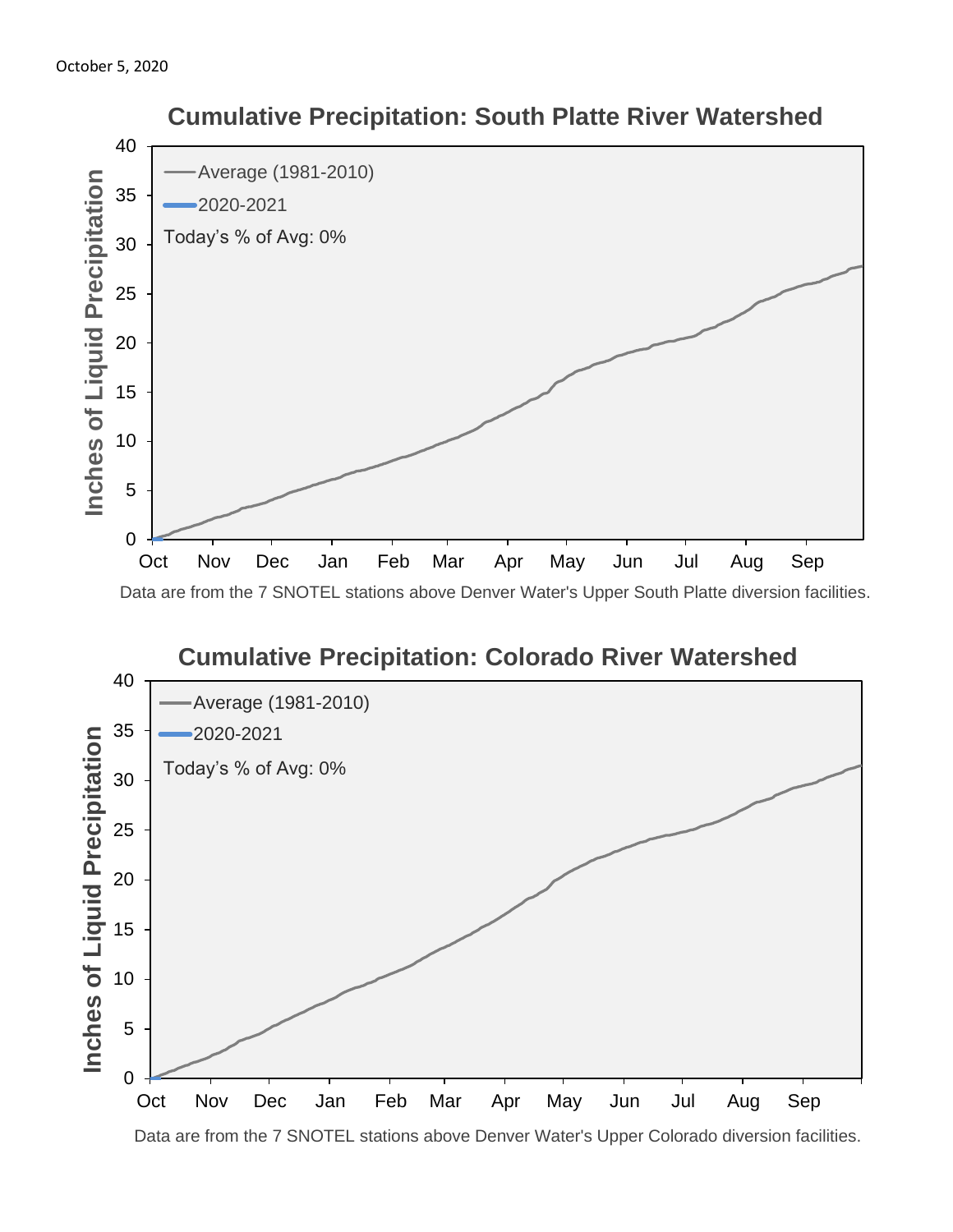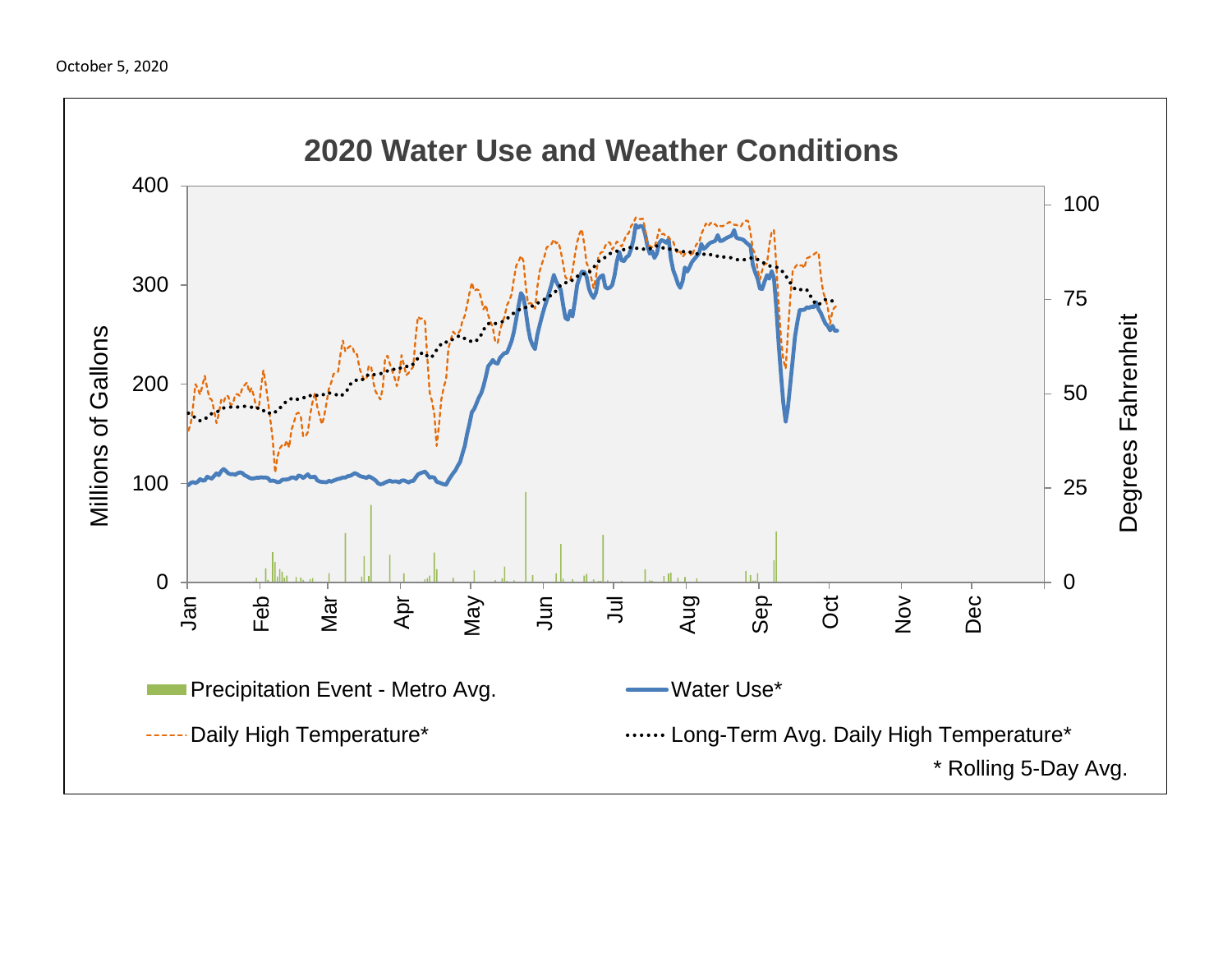| <b>Denver Water Use and Reservoir Contents 2020</b>   |   |                |         |         |         |         |         |         |         |         |         |         |     |     |         |
|-------------------------------------------------------|---|----------------|---------|---------|---------|---------|---------|---------|---------|---------|---------|---------|-----|-----|---------|
|                                                       |   |                | Jan     | Feb     | Mar     | Apr     | May     | Jun     | Jul     | Aug     | Sep     | Oct     | Nov | Dec | YTD-Avg |
| Predicted End-of-Month Supply Reservoir               |   |                |         |         |         |         |         |         |         |         |         | 426,900 |     |     |         |
| Contents (Full = 518,449 AF)                          |   |                |         |         |         |         |         |         |         |         |         |         |     |     |         |
| Actual End-of-Month Supply Reservoir<br>Contents (AF) |   |                | 445,828 | 441,137 | 439,113 | 440,306 | 457,594 | 493,141 | 492,317 | 466,389 | 436,813 |         |     |     |         |
| Actual % Full                                         |   |                | 86%     | 85%     | 85%     | 85%     | 88%     | 95%     | 95%     | 90%     | 84%     |         |     |     |         |
| Historical Median % Full                              |   |                | 81%     | 80%     | 79%     | 79%     | 88%     | 98%     | 95%     | 92%     | 88%     |         |     |     |         |
| 2020 Expected Daily Use (MG)                          |   |                | 110     | 109     | 108     | 127     | 172     | 272     | 298     | 282     | 248     | 150     | 109 | 105 | 192     |
| Actual Daily Use (MG)                                 |   | $\mathbf{1}$   | 97      | 106     | 103     | 109     | 194     | 316     | 343     | 306     | 270     | 241     |     |     |         |
|                                                       |   | $\overline{2}$ | 106     | 104     | 102     | 97      | 170     | 293     | 333     | 311     | 324     | 269     |     |     |         |
|                                                       |   | 3              | 103     | 107     | 106     | 100     | 184     | 324     | 341     | 355     | 308     | 239     |     |     |         |
|                                                       |   | 4              | 102     | 102     | 106     | 98      | 204     | 294     | 299     | 324     | 326     | 245     |     |     |         |
|                                                       |   | 5              | 99      | 94      | 107     | 106     | 203     | 324     | 306     | 350     | 304     |         |     |     |         |
|                                                       |   | 6              | 110     | 108     | 106     | 110     | 229     | 285     | 362     | 322     | 308     |         |     |     |         |
|                                                       |   | $\overline{7}$ | 99      | 101     | 106     | 114     | 220     | 270     | 341     | 357     | 292     |         |     |     |         |
|                                                       |   | 8              | 105     | 101     | 105     | 117     | 234     | 305     | 374     | 331     | 156     |         |     |     |         |
|                                                       |   | 9              | 121     | 104     | 112     | 104     | 219     | 214     | 346     | 332     | 150     |         |     |     |         |
|                                                       | D | 10             | 94      | 104     | 109     | 110     | 220     | 260     | 380     | 363     | 143     |         |     |     |         |
|                                                       | Α | 11             | 106     | 109     | 112     | 115     | 214     | 277     | 350     | 331     | 169     |         |     |     |         |
|                                                       | Υ | 12             | 112     | 102     | 114     | 100     | 218     | 313     | 348     | 361     | 194     |         |     |     |         |
|                                                       |   | 13             | 119     | 104     | 99      | 101     | 262     | 278     | 370     | 337     | 226     |         |     |     |         |
|                                                       | O | 14             | 111     | 111     | 104     | 106     | 233     | 291     | 308     | 359     | 273     |         |     |     |         |
|                                                       | F | 15             | 114     | 104     | 104     | 108     | 231     | 342     | 320     | 334     | 264     |         |     |     |         |
|                                                       |   | 16             | 117     | 103     | 110     | 94      | 216     | 315     | 313     | 333     | 285     |         |     |     |         |
|                                                       | м | 17             | 102     | 117     | 110     | 96      | 245     | 342     | 360     | 369     | 268     |         |     |     |         |
|                                                       | O | 18             | 107     | 102     | 107     | 96      | 294     | 277     | 337     | 343     | 285     |         |     |     |         |
|                                                       | N | 19             | 106     | 102     | 99      | 101     | 279     | 269     | 331     | 365     | 273     |         |     |     |         |
|                                                       | T | 20             | 114     | 113     | 96      | 106     | 297     | 281     | 372     | 338     | 265     |         |     |     |         |
|                                                       | н | 21             | 114     | 112     | 102     | 116     | 284     | 285     | 328     | 361     | 297     |         |     |     |         |
|                                                       |   | 22             | 111     | 103     | 96      | 115     | 305     | 325     | 355     | 332     | 266     |         |     |     |         |
|                                                       |   | 23             | 110     | 102     | 103     | 114     | 276     | 303     | 328     | 338     | 291     |         |     |     |         |
|                                                       |   | 24             | 104     | 104     | 102     | 116     | 210     | 336     | 347     | 364     | 271     |         |     |     |         |
|                                                       |   | 25             | 103     | 95      | 103     | 129     | 211     | 295     | 275     | 333     | 289     |         |     |     |         |
|                                                       |   | 26             | 108     | 106     | 106     | 135     | 226     | 291     | 268     | 349     | 262     |         |     |     |         |
|                                                       |   | 27             | 103     | 101     | 100     | 156     | 274     | 265     | 325     | 323     | 247     |         |     |     |         |
|                                                       |   | 28             | 106     | 101     | 97      | 154     | 257     | 296     | 290     | 327     | 262     |         |     |     |         |
|                                                       |   | 29             | 105     | 103     | 104     | 176     | 283     | 341     | 329     | 271     | 246     |         |     |     |         |
|                                                       |   | 30             | 106     |         | 104     | 180     | 257     | 308     | 308     | 295     | 276     |         |     |     |         |
|                                                       |   | 31             | 108     |         | 100     |         | 274     |         | 337     | 321     |         |         |     |     |         |
| <b>Monthly Average</b>                                |   |                | 107     | 104     | 104     | 116     | 239     | 297     | 333     | 337     | 260     | 248     |     |     | 212     |
| % of 2020 Expected Daily Use                          |   |                | 97%     | 96%     | 97%     | 91%     | 139%    | 109%    | 112%    | 119%    | 105%    | 166%    |     |     | 111%    |

October 5, 2020

Notes: 1) "AF" denotes acre-feet. "MG" denotes million gallons. 2) Expected Daily Use is based on historical use with normal weather conditions. 3) The predicted end-of-month supply reservoir contents figures assume normal weather after October 1, 2020. 4) The differences between predicted and actual end-of-month supply reservoir contents are the result of normal estimation error of daily use, supply, evaporation, carriage losses and raw water deliveries. 5) Predicted supply reservoir contents last updated on October 4, 2020. 6) Daily water figures are subject to change.